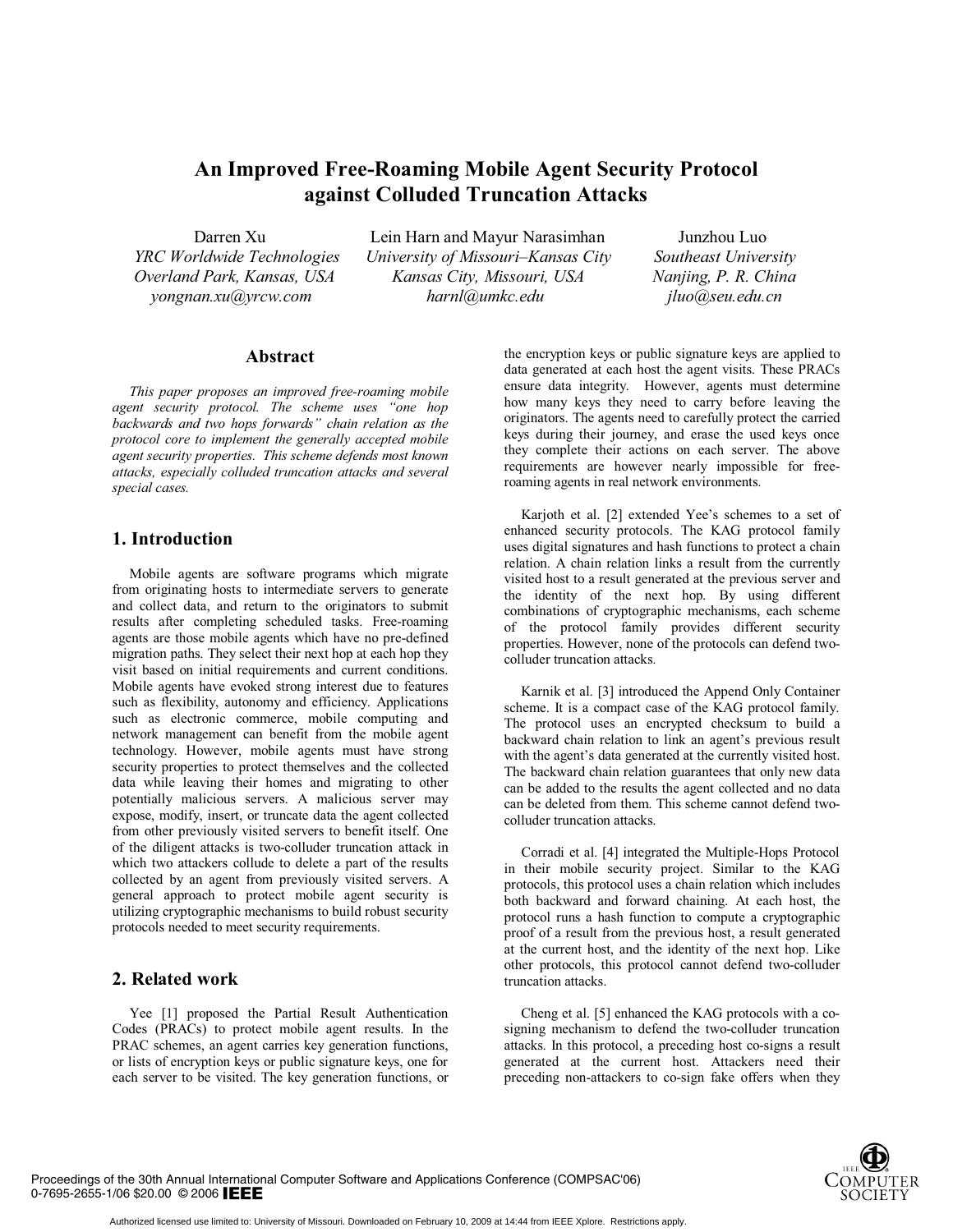launch two-colluder truncation attacks, and then their actions can be detected. Like KAG protocols, to reach the so called publicly verifiable forward integrity propriety, this protocol generates a pair of one time secret private and public keys at each host for its successor to use. As Yao et al. [6] and Songsiri [7] point out, the security assurance relies on the assumption that the predecessor does not leak the secret key used by its successor. This requirement to potentially malicious hosts is not realistic. To defend a stemming attack, a special case of two-colluder truncation attacks, the protocol needs to be modified and requires a two-way authentication.

 Zhou et al. [8][9] improved Cheng et al.'s protocol. In the protocol, the one time signature key pair is generated by each host rather than the preceding host. The protocol also defends the truncation attack with a special loop. Like Cheng et al.'s protocol, a major issue with the protocol is that a host requires its preceding host to co-sign encrypted data. In real business applications, signing documents assumes legal responsibilities. Since the co-signers cannot check the encrypted data, malicious hosts may ask their preceding hosts to sign encrypted documents and use these signatures against the co-signers later. This protocol cannot defend multiple-colluder truncation attacks. This protocol requires a confidential channel for adjacent hosts to exchange secret data.

 Our new protocol addresses all the issues found in the previously discussed protocols, especially solutions to defend the two-colluder attack. The rest of this paper is organized as follows. In Section 3, we give the commonly accepted mobile agent security properties, notations and assumptions used in protocol description. In Section 4, we describe our protocol in detail. In Section 5.1, we analyze the general security properties of the new protocol. In Section 5.2, we discuss two-colluder truncation attacks and other special cases. In Section 6, we conclude the highlights of the protocol.

## **3. Notations and security properties**

 To compare with other mobile agent security protocols, we use the similar notions used in other schemes [2][5][9].

| 1 avic 1. MOUCI HULAHUH3  |                                               |  |
|---------------------------|-----------------------------------------------|--|
| $S_0 = S_{n+1}$           | Originator.                                   |  |
| $S_i$ , $1 \leq i \leq n$ | Hosts.                                        |  |
| $\mathcal{O}_0$           | Token from $S_0$ to identify the agent        |  |
|                           | instance on return.                           |  |
| $o_i$ , $1 \leq i \leq n$ | Offer from $S_i$ . The identity of $S_i$ is   |  |
|                           | explicitly specified in $o_i$                 |  |
| $O_i$ , $1 \leq i \leq n$ | Encapsulated offer (cryptographically         |  |
|                           | protected $o_i$ ) from $S_i$ .                |  |
| $h_i$ , $1 \leq i \leq n$ | Integrity check value associated with $O_i$ . |  |
| $O_0, O_1, \ldots, O_n$   | Chain of encapsulated offers from $S_0$ ,     |  |
|                           | $S_1, \ldots S_n$                             |  |

#### **Table 1. Model notations**

**Table 2. Cryptographic notations** 

| r;                           | Random number generated by $S_i$ .              |
|------------------------------|-------------------------------------------------|
| $(Pr_i, Pb_i)$               | Private and public key pair of $S_i$ .          |
| $(tPr_i, tPb_i)$             | Temporary private and public key pair of        |
|                              | $S_i$ .                                         |
| $Enc_{Pbi}(m)$               | Message $m$ encrypted with the public           |
|                              | key $Pb_i$ of $S_i$ .                           |
| $Sign_{i}(m)$                | Signature of $S_i$ on message <i>m</i> with its |
|                              | private key $Pr_i$                              |
| H(m)                         | One-way, collision-free hash function.          |
| $A \rightarrow B$ : <i>m</i> | A sends message $m$ to B.                       |

A free-roaming agent starts at its originator  $S_0$ , and visits other intermediate servers  $S_i$  to generate and collect data, and returns to  $S_0$  after completing its itinerary  $S_0$ ,  $S_1$ ,...  $S_i$ ,  $S_i$ ,  $S_i$ ,  $S_i$ , *S<sub>i</sub>*. While the agent migrates to server *S<sub>i</sub>*, *S<sub>i</sub>* encapsulates an offer  $o_i$  with other related data to generate its encapsulated offer  $O_i$ , and then appends the encapsulated offer to the partial results carried by the agent from the preceding servers. The agent completes its trip and returns to  $S_0$ , and  $S_0$  extracts and verifies the encapsulated offers from each visited servers.

Assume the agent has a chain of encapsulated offers  $O_0$ ,  $O_1, \ldots, O_i, \ldots, O_m$  when migrating to  $S_{m+1}$ , and  $S_{m+1}$  colludes with some of previously visited servers, excluding  $S_m$  to attack the offers. Karjoth et al. [2] defined and Cheng, et al. [5] extended following mobile agent security properties based on the assumptions:

• *Data Confidentiality*: Only the originator can extract the offer  $o_i$  from the encapsulated offer  $O_i$ .

• *Non-repudiability*: Server  $S_i$  cannot repudiate its offer  $o_i$ once it has been received by the originator *S0*.

• *Forward Privacy*: None of the identities of the creators of offer *oi* can be extracted by anyone except the originator *S0*.

• *Strong Forward Integrity*: None of the encapsulated offers  $O_k$ , where  $k \le m$ , can be modified.

• *Public Verifiable Forward Integrity*: Any one can verify the offer  $o_i$  by checking whether the chain is valid at  $O_i$ .

• *Insertion Resilience*: No offer can be inserted at *i* unless explicitly allowed; i.e.,  $S_{m+1}$ . It is impossible for  $S_{m+1}$  to insert more than one offer unless  $S_{m+1}$  collude with some special *L* hosts.

• *Truncation Resilience*: Truncation at *i* is not possible unless some specific  $L$  hosts collude with  $S_i$  to carry out the attack.

## **4. The protocol**

 Our protocol builds a chain relation to link the current encapsulated offer backwards to the previous encapsulated offer and forwards to the identities of next two hops. The protocol is designed to defend all known attacks, especially two-colluder truncation attacks and their special cases, and

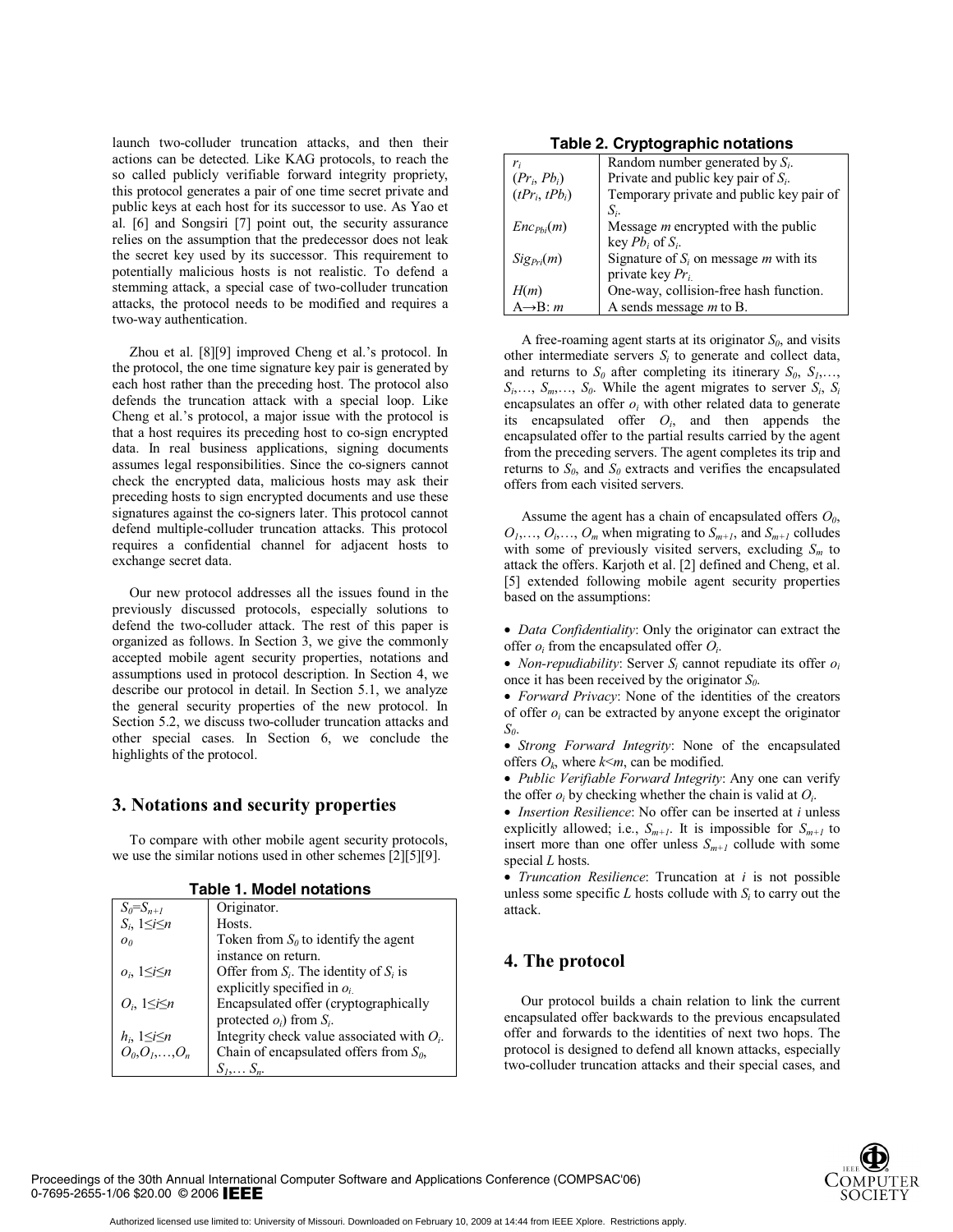fix some weaknesses found in other protocols. We describe the protocol as following.

#### **4.1. Agent creation at**  $S_\theta$

The originator  $S_0$  starts the agent with a dummy offer  $o_0$ and a random number  $r_0$ . The originator signs the offer and then encrypts the offer and random number by using the originator's secret key to produce a cryptographically protected encapsulated offer *ProtectedO<sub>0</sub>*=*Enc<sub>Pb0</sub>*(*Sig<sub>Pr0</sub>*( $o_0$ ),  $r_0$ ). The agent selects and then migrates to its next hop  $S_l$  with *ProtectedO<sub>0</sub>*.

*S*<sub>0</sub>: Compute *ProtectedO*<sub>0</sub>=*Enc<sub>Pb0</sub>*(*Sig<sub>pr0</sub>*(*o*<sub>0</sub>), *r*<sub>0</sub>) Decide next hop *S1*  $S_0 \rightarrow S_1$ : *ProtectedO<sub>0</sub>* 

#### **4.2. Agent at** *S1*

When the agent migrates to  $S<sub>l</sub>$ , it carries the protected encapsulated offer *ProtectedO<sub>0</sub>*, instead of the final encapsulated offer  $O_0$ .  $S_1$  generates offer  $o_1$  and a random number  $r_1$ .  $S_1$  signs its own offer, and then encodes the offer and the random number by using the originator's public key to produce  $S_l$ 's protected encapsulated offer *ProtectedO<sub>1</sub>*. The server  $S_1$  also generates a pair of temporary digital signature keys  $[*tPr<sub>1</sub>*, *tPb<sub>1</sub>*]$  for signing its own final encapsulated offer later. The agent then selects its next hop  $S_2$ .

*S<sub>1</sub>*: Receive *ProtectedO*<sub>0</sub> from *S*<sub>0</sub> Compute  $PredictedO_1=Enc_{Pb0}(Sig_{PI}(o_1), r_1)$ Generate [tPr<sub>1</sub>, tPb<sub>1</sub>] Select *S*<sub>2</sub>

 $S_1$  sends the identity of its next hop  $S_2$  and temporary public key  $tPb_1$  to  $S_0$ . To prevent a host from inserting two offers in a self-looping mode [5],  $S_0$  checks and refuses to return its final encapsulated offer  $O_0$  if  $S_1$  and  $S_2$  are the same hosts. Now  $S_0$  is able to build a chain relation  $h_0$  of its previous offer and the next two hops. Since  $S_0$  has no previous offer, the protected encapsulated offer *ProtectedO<sub>0</sub>* is used here.  $S_0$  then signs its final encapsulated offer and forwards it to *S1*.

 $S_l \rightarrow S_0$ :  $S_2$ , *tPb<sub>1</sub>*  $S_0 \rightarrow S_1$ :  $h_0 = H(ProtectedO_0, r_0, S_1, S_2)$ ,  $S_1 \neq S_2$  $O_0 = \text{Sig}_{\text{Pro}}(\text{Protected}O_0, h_0, tPb_1)$ 

After receiving  $O_0$ ,  $S_l$  can verify  $O_0$  by using  $S_0$ 's public key and recover *ProtectedO<sub>0</sub>*,  $h_0$ , and  $tPb_1$ , and confirm the *ProtectedO<sub>0</sub>* encapsulated in  $O_0$  is the same as the *ProtectedO<sub>0</sub>* carried with the agent at the time when migrating from  $S_0$  to  $S_1$ . This step prevents  $S_0$  from changing its mind to use a different offer  $o_0$  at the time when  $S_l$  asks for the final encapsulated offer  $O_0$ .  $O_0$  not only presents  $S_0$ 's final encapsulated offer, but also certifies that  $tPb<sub>1</sub>$  is  $S<sub>1</sub>$ 's temporary digital signature public key. Note not all of calculation or verification steps related to  $S_0$  are

necessary in the protocol since  $S_0$  is a trust originator. We keep the actions to generalize the protocol steps.

 $S_1$ : *Ver*( $O_0$ ,  $Pb_0$ ), recover *ProtectedO<sub>1</sub>*,  $h_0$ , and  $tPb_1$ 

The agent migrates to  $S_2$  with the final encapsulation offer  $O_0$  from  $S_0$  and the protected encapsulated offer *ProtectedO<sub>1</sub>* from  $S<sub>1</sub>$ .

#### $S_1 \rightarrow S_2$ :  $O_0$ , *ProtectedO<sub>1</sub>*

#### **4.3. Agent at** *Si*

**4.3.1. Offer provision.** The agent migrates to  $S_i$  with all previous encapsulated offers  $O_0$ ,  $O_1$ ,...,  $O_{i-2}$ , plus the protected encapsulated offer *ProtectedOi-1* from *Si-1* (instead of the finial encapsulated offer  $O_{i-1}$ ). After generating a random number *ri* and a pair of temporary digital signature keys  $[tPr_i, tPb_i]$ ,  $S_i$  computes its protected encapsulated offer *ProtectedOi*. To prevent reusing of the one time digital signature keys [5], a recording and checking function can be added to the agent. The agent checks and advises  $S_i$  to generate a new pair if the same temporary digital signature keys are used before. No confidential information is revealed if the agent only records and checks public key information. As a freeroaming agent, the agent then decides its next hop  $S_{i+1}$ based on the initial requirements and the current conditions, such as numbers of visited servers and availability of next hop. The discussions of the checking function and the roaming decision are out of the scope of this paper.

 $S_i$ : Receive  $O_0, O_1, \ldots, O_{i-2}$ , *Protected* $O_{i-1}$  from  $S_{i-1}$  Compute *ProtectedOi*=*EncPb0*(*SigPri*(*oi*), *ri*) Generate [tPr<sub>i</sub>, tPb<sub>i</sub>] Select *Si+1*

**4.3.2. Interactive offer encapsulation.** *Si* informs its previous server  $S_{i-1}$  with the next hop identity  $S_{i+1}$  and the temporary digital signature public key *tPbi*. To prevent potential self-loop attack,  $S_{i-1}$  compares  $S_i$  with  $S_{i+1}$ , and refuses to return its final encapsulated offer  $O<sub>i-1</sub>$  and reports the incident if  $S_i$  and  $S_{i+1}$  are the same host.  $S_{i-1}$  is now able to build a chain relation  $h_{i-1}$  of its previous offer  $O_{i-2}$  and its next two hops  $S_i$  and  $S_{i+1}$ . Since the protected encapsulated offer  $PredictedO_{i-1}$  has been computed when the agent was at  $S_{i-1}$ ,  $S_{i-1}$  just simply signs and finalizes the finial encapsulation offer  $O_{i-1}$  by using its secret key  $tPr_{i-1}$ . Since  $S_i$  passes the identity of  $S_{i+1}$  to  $S_{i-1}$  to build the chain relation, this step may reveal  $S_{i+1}$ 's identity to  $S_{i-1}$ . It is feasible for  $S_i$  to pass an encoded identity to fix this weakness but the protocol needs to be modified.

 $S_i \rightarrow S_{i-1}$ :  $S_{i+1}$ , *tPb<sub>i</sub>*  $S_{i-1} \rightarrow S_i$ :  $h_{i-1} = H(O_{i-2}, r_{i-1}, S_i, S_{i+1}), S_i \neq S_{i+1}$  $O_{i-l} = Sig_{tPri-l}(ProtectedO_{i-l}, h_{i-l}, tPb_i)$ 

**4.3.3. Offer verification.** Now *Si* has all previous offers including the final encapsulated offer  $O_{i-1}$  from  $S_{i-1}$ .  $S_i$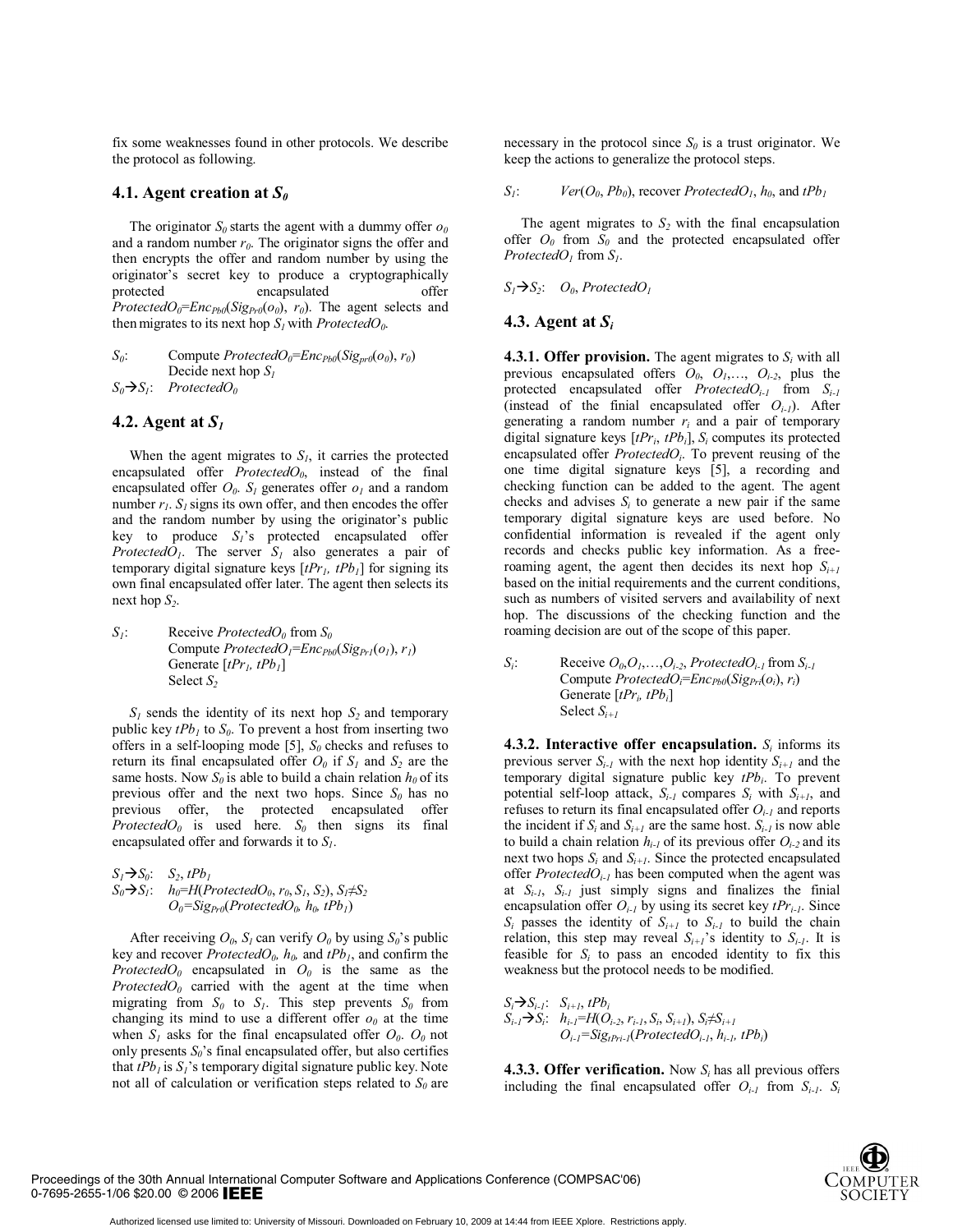recovers all of the previous *ProtectedO<sub>k</sub>*,  $h_k$  and  $tPb_{k+1}$  $(1 \leq k \leq i-2)$  recursively from  $O_0$ ,  $O_1$ ,...,  $O_{i-2}$  to verify the offers  $O_1$ ,  $O_2$ ,...,  $O_{i-1}$  with corresponding public keys. The protocol confirms the *ProtectedO<sub>i-1</sub>* encapsulated in  $O_{i-1}$  by  $S_{i-1}$  in Step 4.3.2 is the same *ProtectedO<sub>i-1</sub>* carried over by the agent in Step 4.3.1 to prevent  $S_{i-1}$  from changing its mind to use a different offer  $o_{i-1}$  after the agent migrates.

 $S_i$ :  $Ver(O_0, Pb_0)$ , recover *ProtectedO<sub>0</sub>*,  $h_0$ , and  $tPb_1$  $Ver(O_k, tPb_k)$ , recover *ProtectedO<sub>k</sub>*,  $h_k$ , and  $tPb_{k+1}$ , 1*ki-2*

**4.3.4. Agent transmission.** *Si* forwards all previous offers and its protected encapsulated offer to  $S_{i+1}$  if all previous encapsulated offers are verified as valid.

 $S_i \rightarrow S_{i+1}$ :  $O_0$ ,  $O_1$ , ...,  $O_{i-1}$ , *ProtectedO<sub>i</sub>* 

## **4.4. Agent at** *Si+1*

Agent migration at  $S_{i+1}$  has the similar processes as at  $S_i$ . We outline the protocol at sever  $S_{i+1}$  for comparison with steps at *Si*.

| $S_{i+1}$ : | Receive $O_0, O_1, \ldots, O_{i-l}$ , ProtectedO <sub>i</sub> from S <sub>i</sub>           |
|-------------|---------------------------------------------------------------------------------------------|
|             | Compute <i>Protected</i> $O_{i+1}$ =                                                        |
|             | $Enc_{Pb0}(Sig_{Pri+1}(o_{i+1}), r_{i+1})$                                                  |
|             | Generate $[ tPr_{i+1}, tPb_{i+1} ]$                                                         |
|             | Select $S_{i+2}$                                                                            |
|             | $S_{i+1} \rightarrow S_i$ : $S_{i+2}$ , tPb <sub>i+1</sub>                                  |
|             | $S_i \rightarrow S_{i+1}$ : $h_i = H(O_{i-1}, r_i, S_{i+1}, S_{i+2}), S_{i+1} \neq S_{i+2}$ |
|             | $O_i = Sig_{tPri}(ProtectedO_i, h_i, tPb_{i+1})$                                            |
| $S_{i+1}$ : | $Ver(O_0, Pb_0)$ , recover <i>ProtectedO<sub>0</sub></i> , $h_0$ , and tPb <sub>1</sub>     |
|             | $Ver(O_k, tPb_k)$ , recover <i>ProtectedO<sub>k</sub></i> , $h_k$                           |
|             | and $tPb_{k+1}$ , $1 \leq k \leq i-1$                                                       |
|             | $S_{i+1} \rightarrow S_{i+2}$ : $O_0 O_1$ ,, $O_i$ , Protected $O_{i+1}$                    |

### **4.5. Agent returns to**  $S_{\theta}$

When the agent returns to the originator  $S_0$ , it has all the encapsulated offers  $O_0$ ,  $O_1$ , ...,  $O_n$ . The agent creator  $S_0$ begins to decrypt the offers and extract the data. It uses its public key  $Pb_0$  to recover *ProtectedO*<sub>0</sub> and temporary public key of  $tPb_1$  from  $O_0$ , and then uses the temporary public key  $tPb_1$  to recover *ProtectedO<sub>1</sub>* and  $tPb_2$  from the next encapsulated offer. Using these temporary public keys  $S_0$  can extract all the *ProtectedO<sub>i</sub>*. The *ProtectedO<sub>i</sub>* can be decrypted using the public key  $Pb_0$  of  $S_0$  and the offers  $o_1, \ldots, o_n$  can be obtained.

## **5. Security analysis**

 Here we analyze how our protocol achieves the security properties defined in Section 3. We assume the agent's itinerary is  $S_0$ ,  $S_1$ , ...,  $S_{i-2}$ ,  $S_{i-1}$ ,  $S_i$ , ...,  $S_m$ , ...,  $S_0$ , and collected encapsulated offers are  $O_0$ ,  $O_1$ , ...,  $O_{i-2}$ ,  $O_{i-1}$ ,  $O_i$ , ...,  $O_{m}$ , ..., *On*.

## **5.1. General security properties**

**5.1.1. Data confidentiality.** Each offer  $o_i$  is encrypted by  $S_0$ 's public key  $Pb_0$ . Only the originator can decrypt  $Enc_{Pb0}(Sig_{Pri}(o_i), r_i)$  and extract  $o_i$ .

**5.1.2. Non-repudiability.** Each offer  $o_i$  is signed by  $S_i$ as  $Sign<sub>ri</sub>(o<sub>i</sub>)$ .  $S<sub>i</sub>$  cannot deny its offer  $o<sub>i</sub>$  after  $S<sub>0</sub>$  receives the offer and verifies the signature.

**5.1.3. Forward privacy.** Each offer  $o_i$  is signed by server  $S_i$  and then encoded by  $S_0$ 's public key  $Pb_0$  as  $Enc_{Pb0}(Sig_{Pri}(o_i), r_i)$ . A random number is included in the checksum  $h_i = H(O_{i-1}, r_i, S_{i+1}, S_{i+2})$  so no server identity information is exposed by examining  $h_i$ .  $tPb_i$  is a temporary public key and no identity information is associated with it. With no information revealed from the three components of  $O_i$ , no one except  $S_0$  can identify  $S_i$  by examining  $O_i$ .

**5.1.4. Strong forward integrity.** Assume an attacker  $S_m$  holds encapsulation offers  $O_0$ ,  $O_1$ ,  $O_2$ ,  $O_3$ ,  $O_4$ ,  $O_m$ ,  $O_m$ , and modifies or replaces  $O_{i-1}$  with  $O_{i-1}$ .  $O_{i-1}$  is one of the components in the checksum  $h_i=H(O_{i-1}, r_i, S_{i+1}, S_{i+2})$  in the encapsulated offer  $O_i$ . Since  $O_i$  is intact, the chain relation  $h_i = H(O_{i-1}, r_i, S_{i+1}, S_{i+2})$  must be hold true, i.e.  $H(O_{i-1}, r_i, S_{i+1}, S_{i+2})$  $S_{i+1}$ ,  $S_{i+2}$ )=H( $O_{i-1}$ ,  $r_i$ ,  $S_{i+1}$ ,  $S_{i+2}$ ). This violates the assumption that the hash function *H* is collision-free. It is impossible for an attacker to modify or replace any offer without changing the next encapsulated offer if a collisionfree hash function is used in the protocol.

**5.1.5. Publicly verifiable forward integrity.** As described in 4.3.3, any server  $S_i$  can recover  $h_0$  and  $tPb_1$ from  $O_0$ , and  $h_k$  and  $tPb_{k+1}$  from  $O_k = \frac{Signrk}{P}$  (*ProtectedO<sub>k</sub>*,  $h_k$ ,  $tPb_{k+1}$ ) (1 $\leq k \leq i-2$ ) recursively to verify the previous encapsulated offers  $O_0$ ,  $O_1$ , ...,  $O_{i-1}$ .

**5.1.6. Insertion defense.** Assume an attacker  $S_m$  inserts an offer  $O_x$  between  $O_{i-1}$  and  $O_i$  to change the encapsulation offers to  $O_0$ , ...,  $O_i$ <sub>, 1</sub>,  $O_x$ ,  $O_i$ , ...,  $O_{m-l}$ . Since any two of the ordered encapsulated offers has a chain relation between them, the inserted  $O_x$  is a fake  $O_{i-1}$  to  $O_i$ . As discussed in 5.1.4,  $O_x$  cannot be inserted because the chain relation  $h_i = H$  $(O_{i-1}, r_i, S_{i+1}, S_{i+2})$  cannot be hold true after the insertion.

**5.1.7. Truncation defense.** Assume an attacker *Sm* truncates all encapsulated offers after  $O_{i+1}$ , and then appends its own offer *Om*. The new chain of encapsulated offers is now  $O_0$ ,  $O_1$ , ...,  $O_i$ ,  $O_{i+1}$ ,  $O_m$ . Since  $O_i$  is intact, the chain relation  $h_i = H(O_{i-1}, r_i, S_{i+1}, S_{i+2})$  must be hold true, i.e. *H*( $O_{i-1}$ ,  $r_i$ ,  $S_{i+1}$ ,  $S_{i+2}$ )=*H*( $O_{i-1}$ ,  $r_i$ ,  $S_{i+1}$ ,  $S_m$ ). This violates the assumption that the hash function *H* is collision-free.

### **5.2. Colluded truncation attacks**

 Some of other mobile agent security protocols use chain relations to defend truncation attacks. As Karjoth et al. pointed out [2], inclusion of an identity of the next hop in a

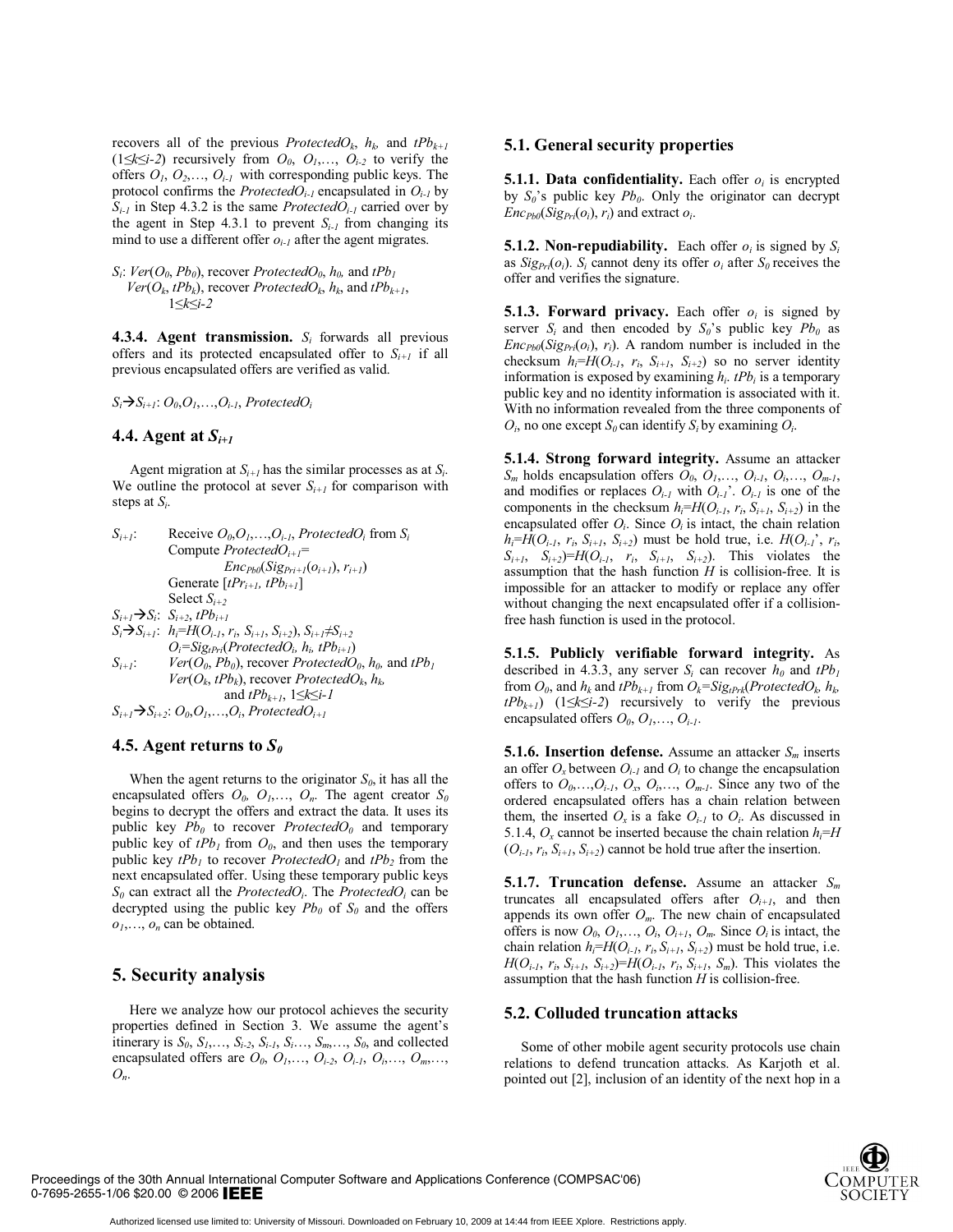chain relation guarantees that no one else except the chained next host can append the next offer. In other chain relation based schemes, including Karjoth et al.'s protocols,  $S_{i-1}$  retains the chain relation with its previous encapsulated offer  $O_{i-2}$  and next one hop  $S_i$ . Since only one forward hop is included, the chain relation  $h_{i-1}$  at  $S_{i-1}$  only guarantees that  $S_i$  can append the next offer but cannot prevent  $S_i$  from modifying the next hop identity in its own chain relation *hi* when *S<sub>i</sub>* joins a colluded truncation attack at a later time. Since  $S_i$  can modify its next hop in its own chain relation,  $S_i$ is able to collude with  $S_m$  to truncate the offers between them and append new offers without being detected. This is why the one-hop forward chain relation based schemes cannot defend colluded truncation attacks without other protection mechanisms.

In our protocol,  $S_{i-1}$  builds the chain relation  $h_{i-1} = H(O_{i-2},$  $r_{i-1}$ ,  $S_i$ ,  $S_{i+1}$ ) with next two hops  $S_i$  and  $S_{i+1}$ . The inclusion of  $S_i$  and  $S_{i+1}$  guarantees that no one else except hosts  $S_i$  and  $S_{i+1}$  can append the next two offers  $O_i$  and  $O_{i+1}$ . If  $O_{i-1}$  is intact, truncation against  $O_i$  and/or  $O_{i+1}$  will break the chain relation. The chain relation  $h_{i-1}$  may not be able to prevent  $S_i$  and  $S_{i+1}$  from changing their own chain relations, but it guarantees that only  $O_i$  from  $S_i$  and  $O_{i+1}$  from  $S_{i+1}$  can follow  $O_{i-1}$ . This property can be used to defend twocolluder truncation attack and many of its special cases. We discuss different scenarios as following.

**5.2.1. Two-colluder truncation attack.** Assume an agent migrates from a colluder  $S_i$  to a non-colluder  $S_{i+1}$  and some other non-colluder hosts, then arrives at another colluder host  $S_m$ .  $S_m$  and  $S_i$  leave  $O_{i-1}$  intact and collude to truncate  $O_i$  and/or afterward. Since  $O_{i-1}$  is intact, only  $S_i$  and  $S_{i+1}$  can append  $O_i$  and  $O_{i+1}$  after  $O_{i-1}$ . If  $O_i$  and/or  $O_{i+1}$  are truncated, the host identities of the new offers after  $O_{i-1}$ cannot satisfy the chain relation  $h_{i-1} = H(O_{i-2}, r_{i-1}, S_i, S_{i+1})$ without violating the collusion-free hash function assumption. So the truncation against  $O_i$  and  $O_{i+1}$  cannot happen or the action will be detected. Since  $S_{i+1}$  is not an attacker and  $O_{i+1}$  is intact, the chain relation  $h_{i+1} = H(O_i, r_{i+1})$ ,  $S_{i+2}$ ,  $S_{i+3}$ ) not only prevents truncations against  $O_{i+2}$  and/or  $O_{i+3}$ , but also prevents  $S_i$  from changing  $O_i$  based on the discussion in 5.1.4. Recursively, we can prove that no offers can be truncated or modified with this attack.

**5.2.2. Growing a fake stem attack.** The combined attack where an attacker simultaneously truncates offers and appends fake offers is referred as *growing a fake stem attack* [2]. In one-hop chain relation based schemes, if  $O_{i-1}$ is intact,  $S_m$  cannot truncate  $O_i$  but can truncate offers after  $O_i$ , and collude with  $S_i$  to change  $S_i$ 's chain relation  $h_i$  to add new offers. In our protocol, if  $O<sub>i-1</sub>$  is intact, based on the discussion in 5.2.1, the chain relation  $h_{i-1}$  prevents  $S_i$ and *Sm* from truncating offers and adding new offers between them so the *growing a fake stem attack* cannot happen.

**5.2.3. Multiple-colluder truncation attack.** It is possible that multiple (three or more) colluders exist.

Assume  $S_m$  holds partial encapsulated offers from  $S_0$ ,..., $S_{i-1}$ ,  $S_i$ ,  $S_{i+1},..., S_x$ ,  $S_{x+1},..., S_{m-1}$ , and  $S_i$ ,  $S_x$ , and  $S_m$  (*i* < *x* < *m*) leave  $O_{i-1}$  intact and collude to truncate  $O_x$  and/or afterwards. In our protocol,  $S_{i-1}$  builds the chain relation with next two hops  $S_i$  and  $S_{i+1}$ . Only if  $x=i+1$ , ie, where  $S_i$  and  $S_x$  are adjacent,  $S_i$  and  $S_x$  can change their own chain relations, and collude with the third attacker  $S_m$  to truncate offers between  $S_x$  and  $S_m$ . Otherwise, based on the discussion in 5.2.1, the attack cannot be successful. In other words, our protocol defends multiple colluder truncation attacks as long as any two of the colluders are not adjacent. This protocol can be extended to overcome the limitation, but the protocol process will be too complex to implement.

**5.2.4. Revisiting attack.** In *revisiting attack* [8], an agent leaves  $S_i$ , visits some other hosts,  $S_{i+1}$ , for example, and then revisits  $S_i(S_i=S_{i+2})$ .  $S_i(S_{i+2})$  then colludes with  $S_m$ to truncate  $O_{i+2}$  and/or afterwards. In this case, the visited servers are  $S_0, ..., S_{i-1}, S_i, S_{i+1}, S_{i+2}(S_i), S_{i+3}, ..., S_m$ , and the encapsulated offers before the attack are  $O_0, \ldots, O_{i-1}, O_i$ ,  $O_{i+1}$ ,  $O_{i+2}$ ,  $O_{i+3}$ ,...,  $O_{m-l}$ . In our protocol, similar to the discussion in 5.2.1, since  $O_{i+1}$  is intact, the chain relation  $h_{i+1} = H(O_i, r_{i+1}, S_{i+2}, S_{i+3})$  assures that  $O_{i+2}$  and  $O_{i+3}$  cannot be truncated. Using the same argument recursively, we can prove no other offers can be truncated as well.

**5.2.5. Interleaving attack.** In *interleaving attack*, attackers may truncate encapsulated offers and replace the agent to insert fake offers [10]. Assume the visited servers are  $S_0$ ,...,  $S_i$ ,  $S_{i+1}$ ,  $S_{i+2}$ ,...,  $S_m$ , and the encapsulated offers before the attack are  $O_0, ..., O_i, O_{i+1}, O_{i+2}, ..., O_{m-l}$ .  $S_m$ truncates the encapsulated offers to  $O_0$ ,...,  $O_{i-1}$ ,  $O_i$ , replaces the agent with its own version, and colludes with  $S_i$  to change the chain relation in  $O_i$ , and migrates the new agent to next hop. Since the new agent is created by  $S_m$ ,  $S_m$  can select an itinerary  $S_{i+1}$ <sup>'</sup>,  $S_{i+2}$ <sup>'</sup>..., and make the agent back to  $S_m$ . If this happens,  $S_m$  gets a new encapsulated offer chain  $O_0$ ,...,  $O_i$ ,  $O_{i+1}$ <sup>'</sup>,  $O_{i+2}$ <sup>'</sup>,...,  $O_{m-1}$ <sup>'</sup>.  $S_m$  switches back to the original agent, appends its own encapsulated *Om* and continues the original itinerary. In other protocols [5][9], a certified agent integrity checksum is used to allow the public to verify the agent and reject it if the agent is not from  $S_0$ . In our protocol, since  $O_{i-1}$  is intact, only  $S_i$  and  $S_{i+1}$ can append  $O_i$  and  $O_{i+1}$  after  $O_{i-1}$ . If  $S_m$  creates a new agent, the new agent must be sent to  $S_{i+1}$  again to keep the chain relation  $h_{i-1} = H(O_{i-2}, r_{i-1}, S_i, S_{i+1})$  valid.  $S_{i+1}$  is able to check the encapsulated offer chain  $O_0$ ,...,  $O_i$ , and rejects this migration if this is a repeated action.

## **6. Conclusion**

 Our scheme uses a "one hop backwards and two hop forwards" chain relation to build a free-roaming agent security protocol to implement all of the generally accepted security properties. The protocol is designed especially to defend the two-colluder truncation attack and many of its special cases, including growing a fake stem attack, revisiting attack and interleaving attack. This protocol



Proceedings of the 30th Annual International Computer Software and Applications Conference (COMPSAC'06) 0-7695-2655-1/06 \$20.00 © 2006 IEEE